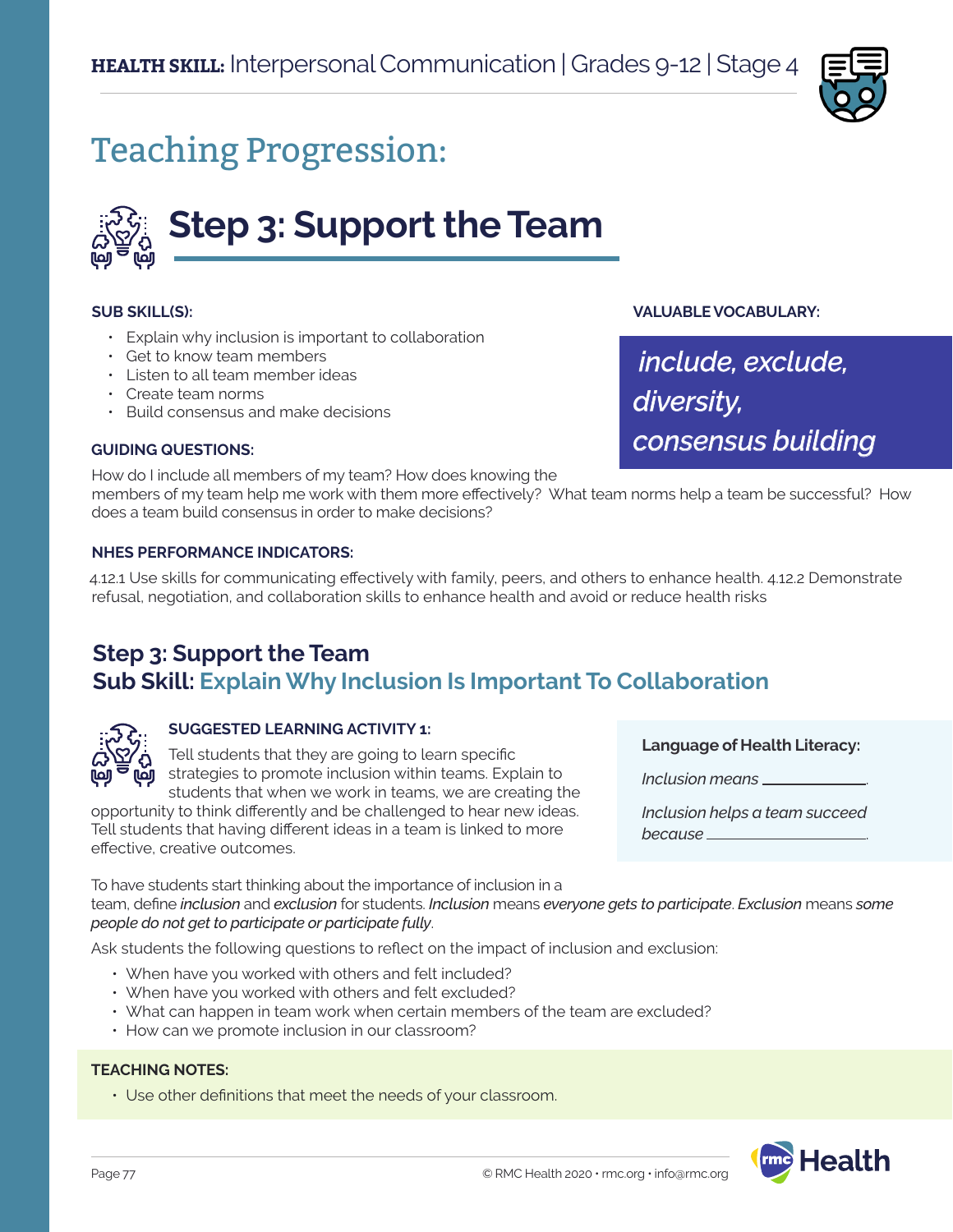

## **Step 3: Support The Team | Sub Skill: Get To Know Team Members**



#### **SUGGESTED LEARNING ACTIVITY 1:**

Tell students that the first strategy they can use to promote inclusion is to get to know team members. Have students play a quick icebreaker

game to get to know their team members better.

#### **TEACHING NOTES:**

• See the *Resource Bank* below for a list of possible ice breaker games.



#### **SUGGESTED LEARNING ACTIVITY 2:**

Have students create a visual representation of their team's commonalities and differences. Have teams post their visuals in the room as a

reminder of their team's commonalities and strengths.

After students create their visuals, have groups discuss the following questions:

- How does getting to know the members of your team help you collaborate?
- What opportunities are missed if we don't know our team members?

#### **TEACHING NOTES:**

- Example Visual: a flower with the middle stating things the team has in common and each petal sharing individual team members strengths.
- Model and provide *Language of Health Literacy* to support group discussion.

# **lealth**

**Language of Health Literacy:**

*We all have in common.* 

*One of our differences is* .

 *is good at* , *and I am good at* .

*I* learned \_\_\_\_\_\_\_ about \_\_\_\_\_\_\_\_\_. This will help *our team because .*

*By learning about* , *we were better able to* \_\_\_\_\_\_\_\_\_\_\_\_\_\_\_\_\_\_\_ as a team.

 *has (strength), which means they should be in charge of* .

*After getting to know the members of my team, I realized* .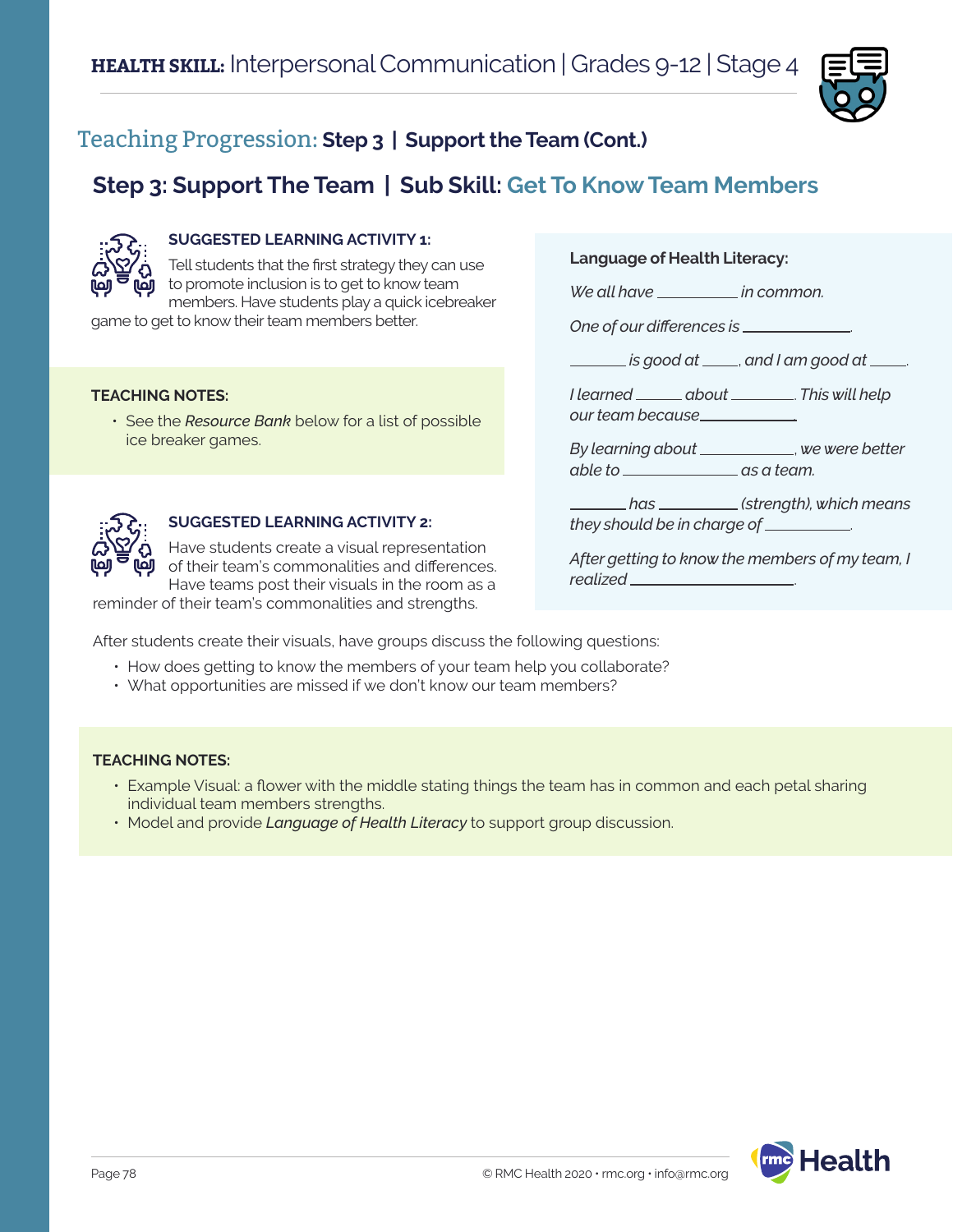

## **Step 3: Support The Team | Sub Skill: Listen To All Team Member Ideas**



#### **SUGGESTED LEARNING ACTIVITY 1:**

Explain to students that another strategy to promote inclusion is to listen to all members' ideas before making a decision. Tell students that

before they make any team decision, the team must first listen and elicit ideas from everyone. In order to get ideas from everyone, explain to students that when they notice someone hasn't participated in team discussion, they should ask a probing question to see if they have anything they'd like to bring up with the team.

Place students in small groups (3-4). Give each team an issue impacting the school community. Tell each team that they must create a list of possible solutions to the problem. To make sure each member of the team has an opportunity to share an idea, instruct students to write their name next to the idea that they contributed to the team.

#### **Language of Health Literacy:**

*Has everyone shared their idea?*

*Does anyone else have any ideas?*

 *(team member's name), what do you think?*

 *(team member's name), what do you think of ?*

 *(team member's name), what are some of your ideas?*

#### **TEACHING NOTES:**

- Examples of Issues at School: long lunch lines, crowded stairwells, trash on campus.
- See the *Resource Bank* below for strategies on how students can brainstorm ideas.
- Allow students to pick their own issue, if appropriate and time allows.
- Model and provide the *Language of Health Literacy* to support students eliciting ideas from every member of the team.

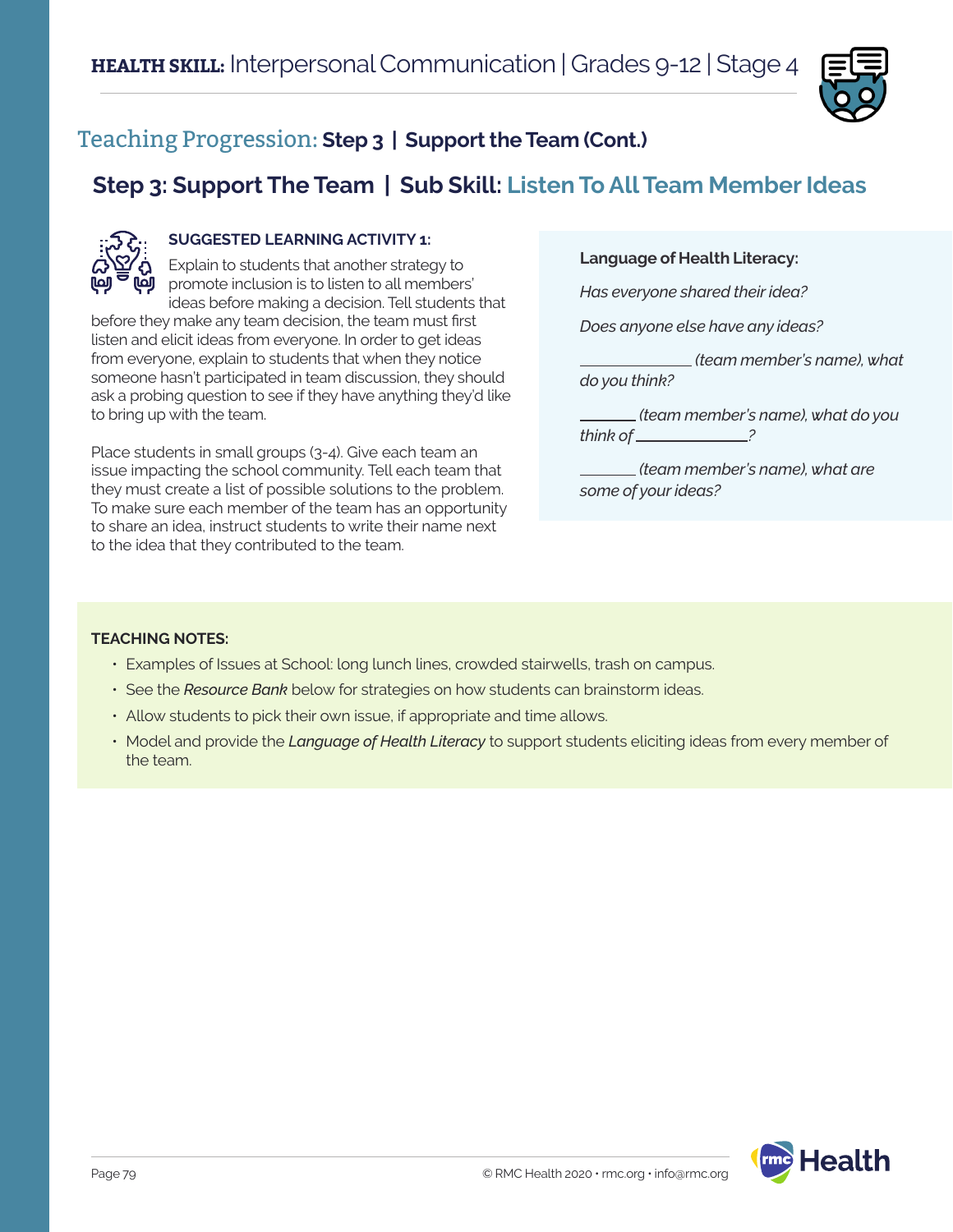

### **Step 3: Support the Team | Sub Skill: Create Team Norms**



#### **SUGGESTED LEARNING ACTIVITY 1:**

Share with students that another **J** strategy for students to use to include everyone on a team is to create team

norms. Define *team norms* for the class. *Team norms* are *rules that everyone in the group agrees they will follow*. Team norms should be specific, so that everyone on the team knows how to support the team.

Provide students examples of team norms. Ask students what it would look like and sound like to be meeting each team norm.

#### **TEACHING NOTES:**

• Team Norm Examples: One person speaks at a time; Stay on task; Clean up after ourselves; Provide specific feedback.

#### **Language of Health Literacy:**

*I* like the norm\_\_\_\_\_\_\_\_\_ presented saying we *should* .

*Your norm* \_\_\_\_\_\_\_\_\_\_\_\_\_\_\_ sounds like my *norm* . *How can we combine these?*

*I haven't heard* \_\_\_\_\_\_\_\_ *ideas. What do you think we should do?*

*Having as a team norm will help our team accomplish* .

*If we were all meeting this norm, it would look like* .

*If we were all meeting this norm, it would sound like* .



#### **SUGGESTED LEARNING ACTIVITY 2:**

Tell students that they will need to make a list of 5-7 specific team norms that will help the team work together better and promote inclusion. Tell students that they will have several minutes to create their own lists, time to share their personal ideas with the team, and then time to make a list

that includes ideas from all team members.

When students complete the norms setting activity, have groups reflect in writing about their use of listening strategies to make a decision. Ask students to complete a written reflection answering the following questions:

- Did your team listen to all members? Explain.
- How can listening strategies promote inclusion?
- How does listening to all members create a fair compromise when making decisions?

#### **TEACHING NOTES:**

- Remind students that they should be striving to get ideas from everyone on the team.
- Model and provide the *Language of Health Literacy* to support students in creating team norms.

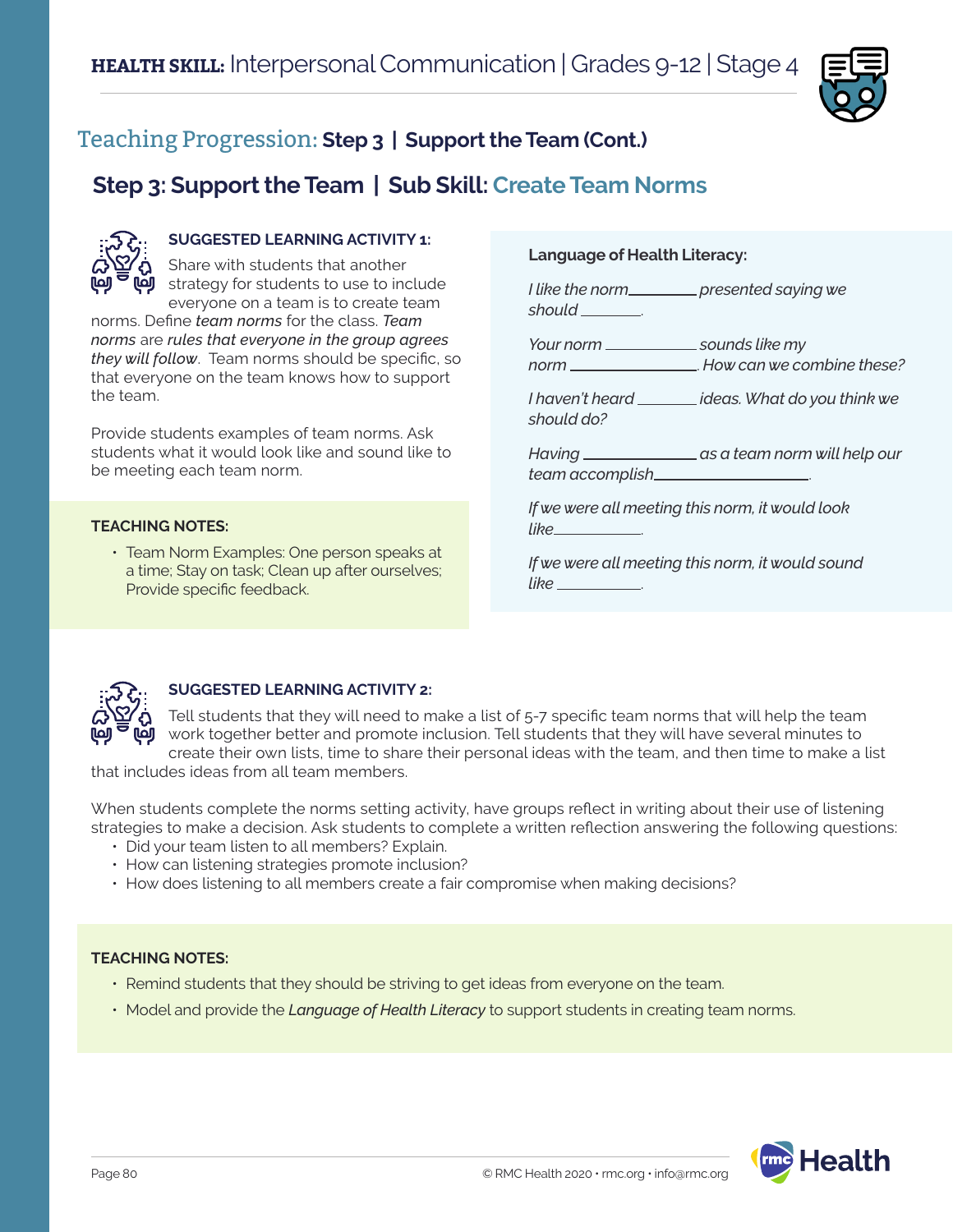

# **Step 3: Support the Team | Sub Skill: Build Consensus And Make Decisions**



#### **SUGGESTED LEARNING ACTIVITY 1:**

Explain to students that when all  $\mathbf{\ddot{y}}$  team members are included, there are more opportunities for teams to

make creative solutions to solve problems. Tell students that in order to solve problems and make decisions as a team, they must practice consensus building. Define *consensus building*. *Consensus building* means *all team members can agree on a plan to solve an issue and all team members have expressed their ideas to create the plan*.

Tell students that to come to a consensus with their teams, the team will need to do the following: brainstorm ideas, narrow ideas down, come to a consensus by using team decisionmaking strategy.

To help students better understand the purpose of consensus building, ask students the following questions:

#### **Language of Health Literacy:**

*The proposal I agree with most is* . *I believe this is the best proposal because* .

*I think we should combine* <u>and</u> and <u>and</u> *because* .

*I* hear that you think \_\_\_\_\_\_\_\_\_\_ is the best plan, but I *disagree because* .

*Why do you think \_\_\_\_\_\_\_\_\_\_\_\_\_ is a better plan than* 2

*What could we add to this plan to make you think it is going to solve the problem?*

- What opportunities come with building consensus on a team?
- What challenges come with building consensus on a team?

#### **TEACHING NOTES:**

• Use other definitions that meet the needs of your classroom.